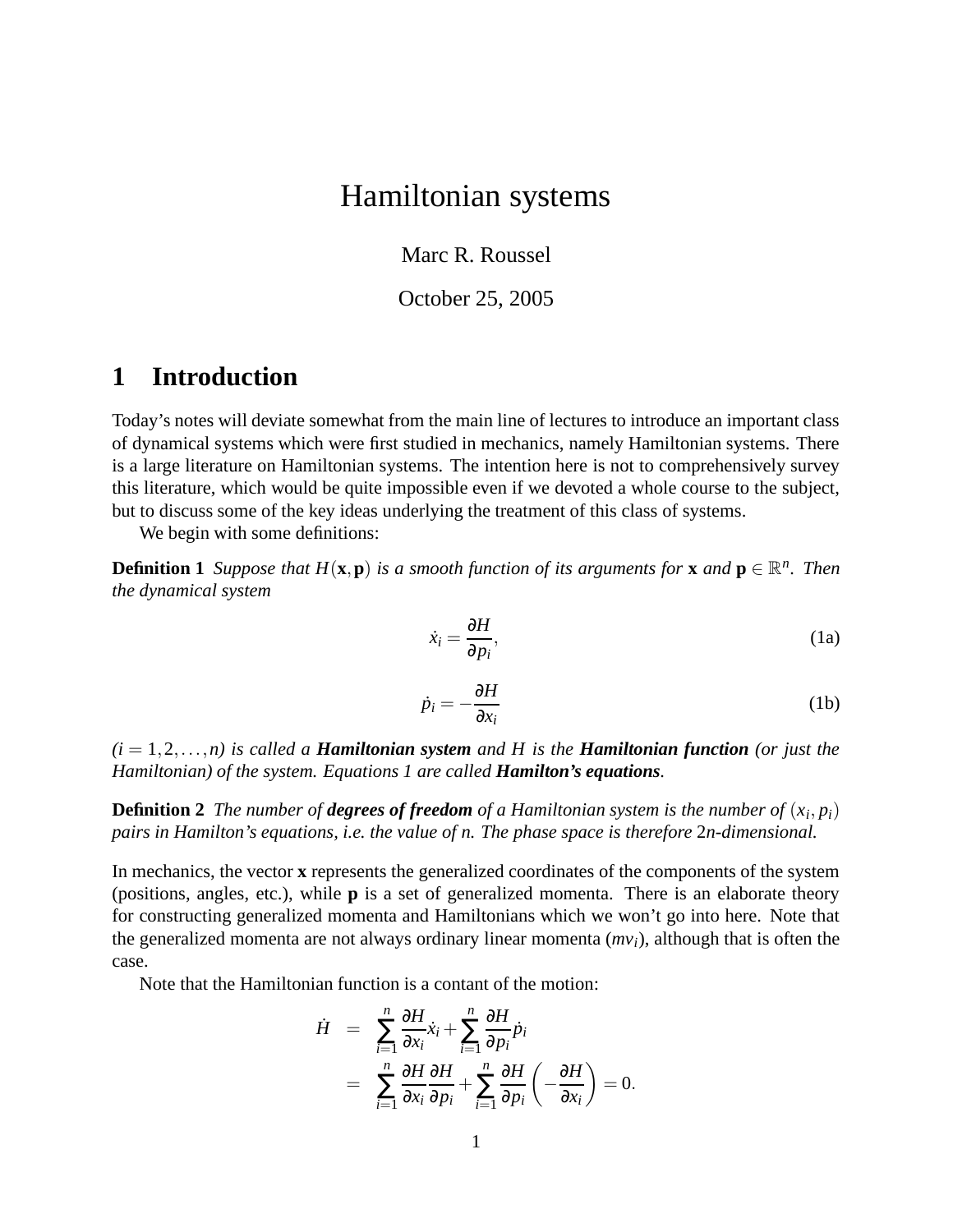

Figure 1: Harmonic oscillator orbits for  $k = 200 \text{N/m}$ ,  $m = 0.1 \text{ kg}$ , and various values of the total energy *E*. Maple code which can be used to draw such a figure is given in Appendix A. (I actually used gnuplot because I think the output looks a little nicer, but the principle is the same.) Note that these closed orbits are *not* limit cycles since different initial conditions (which in general lead to different values of *E*) will produce different orbits.

In fact, the Hamiltonian is often just the total energy in mechanical systems, although this isn't always the case.

Let us for the moment specialize the discussion to planar systems, i.e. systems for which  $n = 1$ . The fact that *H* is constant is means that the motion is constrained to the curve  $H(x, p) = h$ , where *h* is the value of the Hamiltonian function implied by the initial conditions. This curve is of course just the orbit of the system in phase space. If we change the total energy, we get a different orbit.

**Example 1.1** A harmonic oscillator is a mass-spring system with potential energy  $\frac{1}{2}kx^2$ , where *x* is the displacement of the spring from equilibrium. For simple systems like this one in which the potential energy simply depends on the position, the Hamiltonian is just the total energy:

$$
H(x,p) = \frac{1}{2}kx^2 + \frac{p^2}{2m},
$$
\n(2)

where  $p$  is the momentum. Because  $H$  is a constant, the orbits are just the family of ellipses

$$
\frac{1}{2}kx^2 + \frac{p^2}{2m} = E.
$$

The value of *E* is fixed by the initial conditions. Different values of *E* correspond to ellipses of different sizes. Figure 1 shows an example.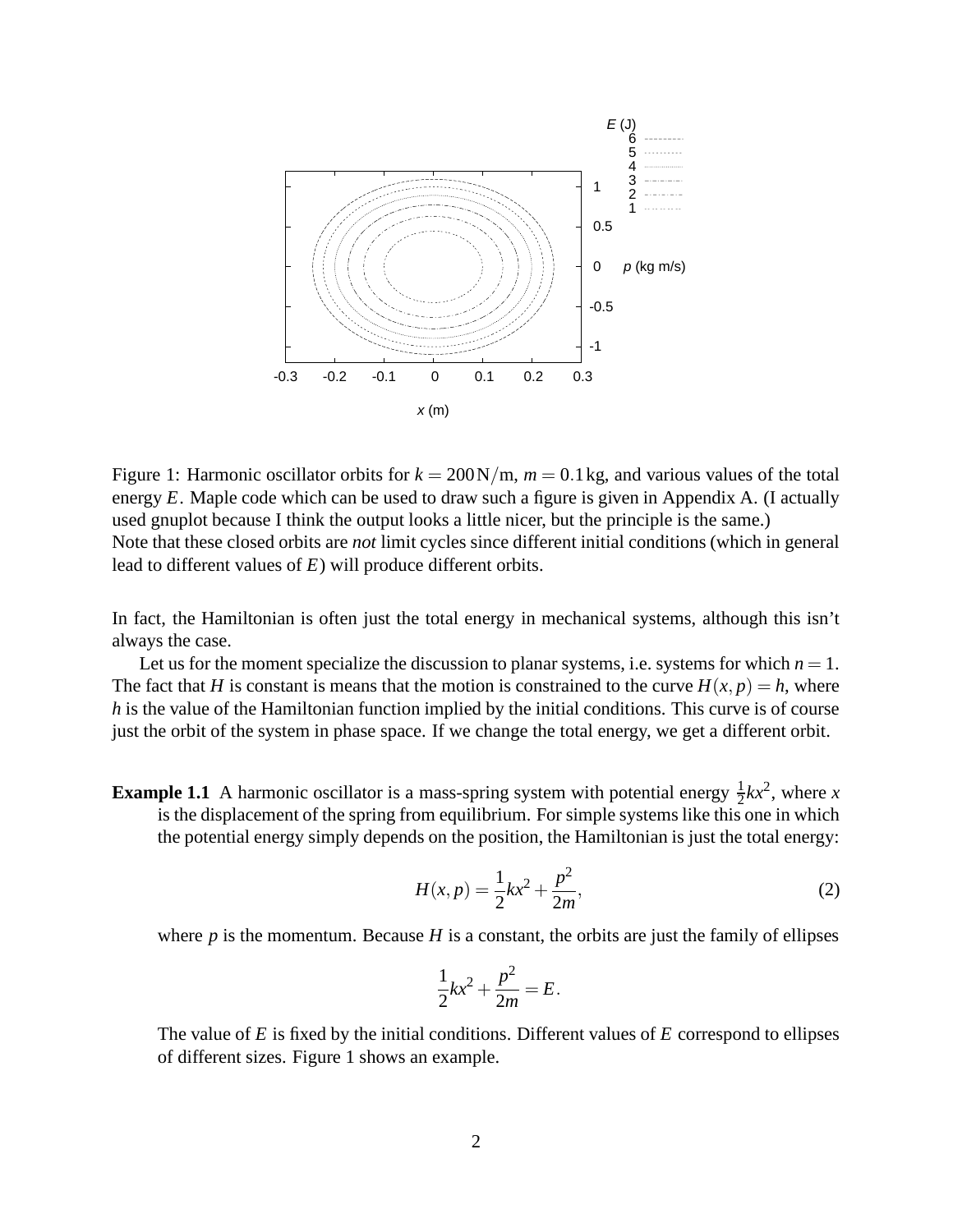If we are interested in the equations of motion, we can recover them from Hamilton's equations:

$$
\dot{x} = \frac{\partial H}{\partial p} = p/m.
$$
 (3a)

$$
\dot{p} = -\frac{\partial H}{\partial x} = -kx. \tag{3b}
$$

Since  $v = p/m$ , the first equation just says that *x* is the velocity of the particle. Recall that  $F = \dot{p}$ . (We usually write this as  $F = ma$  in elementary physics courses.) Thus, the second equation gives us the force law corresponding to the potential energy  $\frac{1}{2}kx^2$ , which you may recognize from your earlier studies of physics.

As you well know from mechanics, mechanical systems are subject to other conservation laws: momentum, angular momentum, and so on. If we can find enough conservation laws for a system then, as in the example above, the business of determining the behavior of the system becomes rather simple. On the other hand, if we have more degrees of freedom than constants, the behavior can be complex. These issues are discussed briefly in the following sections.

#### **2 Integrable systems**

We start with some specialized machinery and definitions pertaining to Hamiltonian systems.

**Definition 3** Let  $H(\mathbf{x}, \mathbf{p})$  and  $L(\mathbf{x}, \mathbf{p})$  be differentiable functions of their arguments for **x** and  $\mathbf{p} \in$ R *n . The Poisson bracket of H with L,* {*H*,*L*}*, is defined by*

$$
\{H,L\}=\sum_{i=1}^n\left(\frac{\partial H}{\partial p_i}\frac{\partial L}{\partial x_i}-\frac{\partial H}{\partial x_i}\frac{\partial L}{\partial p_i}\right).
$$

**Definition 4** A quantity L is called a first integral of a Hamiltonian system if it is a constant of the *motion, i.e. if*  $\dot{L} = 0$  *under the flow implied by Hamilton's equations.* 

Note that the Hamiltonian itself is a first integral according to this definition.

**Theorem 1** *The quantity L is a first integral of a Hamiltonian system with Hamiltonian H if*  ${H,L} = 0.$ 

The proof of this proposition is similar to the proof that *H* is a constant, and is left as an exercise to the reader.

**Definition 5** *A Hamiltonian system is said to be completely integrable if it has n first integrals (including the Hamiltonian itself), where n is the number of degrees of freedom.*

In mechanical systems, the first integrals are often familiar quantities.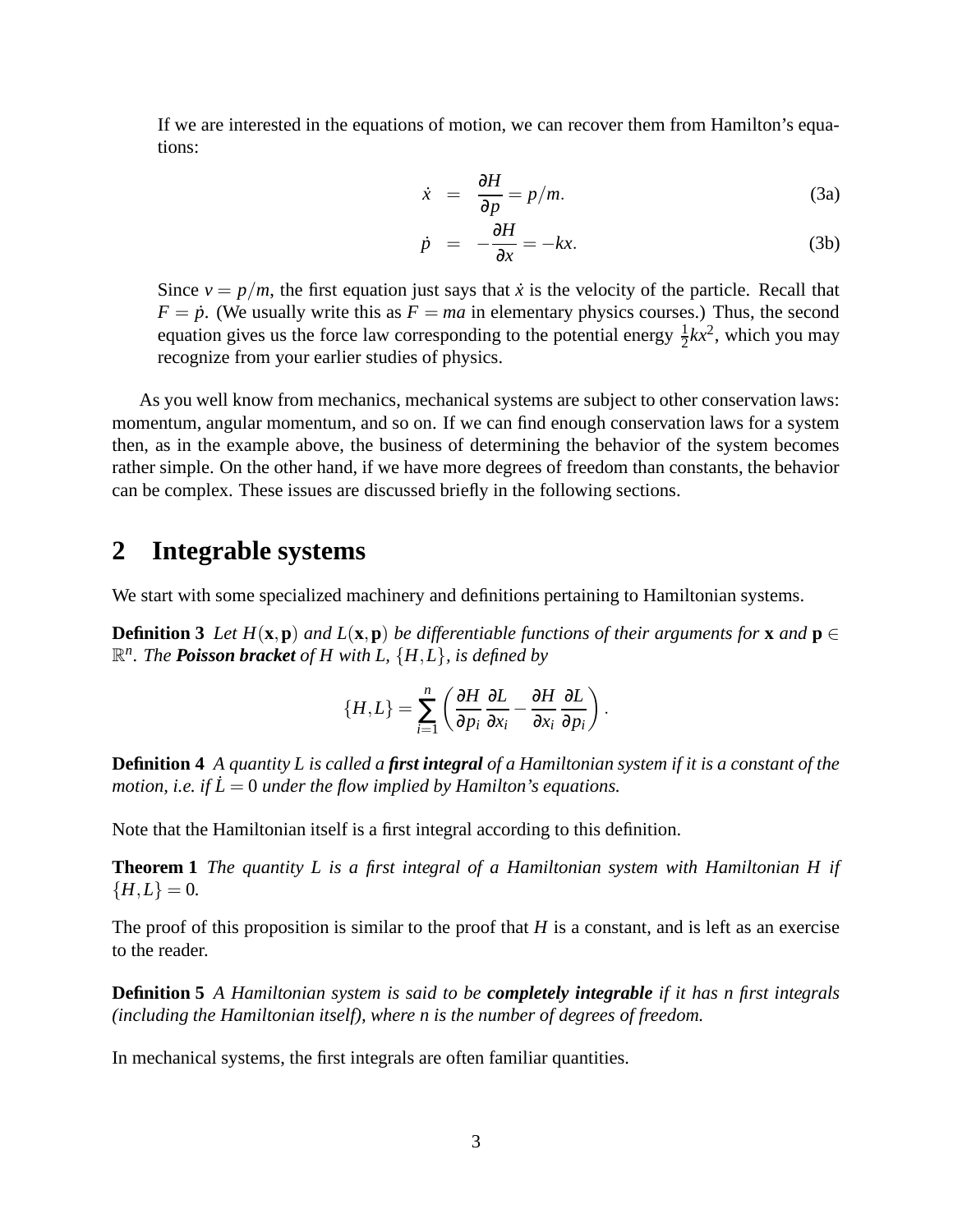**Example 2.1** Consider the two-body orbital problem with  $m_1 \gg m_2$ . In this case, we can treat the body of mass  $m_1$  as being essentially motionless.<sup>1</sup> Moreover, with just two bodies, the coordinate system can always be chosen in such a way that  $m_1$  is at the origin, and that  $z = 0$ , i.e. the motion is confined to the  $(x, y)$  plane. The Hamiltonian is

$$
H = \frac{p_x^2 + p_y^2}{2m_2} - \frac{Gm_1m_2}{\sqrt{x^2 + y^2}}.
$$

Based on our knowledge of mechanics, we expect the angular momentum

$$
L = \mathbf{r} \times \mathbf{p} = x p_y - y p_x
$$

to be a constant of the motion. If this is so, the Poisson bracket of *H* with *L* should be zero:

$$
\{H, L\} = \frac{\partial H}{\partial p_x} \frac{\partial L}{\partial x} - \frac{\partial H}{\partial x} \frac{\partial L}{\partial p_x} + \frac{\partial H}{\partial p_y} \frac{\partial L}{\partial y} - \frac{\partial H}{\partial y} \frac{\partial L}{\partial p_y}
$$
  
= 
$$
\frac{p_x}{m_2} p_y - \frac{Gm_1 m_2 x}{(x^2 + y^2)^{3/2}} (-y) + \frac{p_y}{m_2} (-p_x) - \frac{Gm_1 m_2 y}{(x^2 + y^2)^{3/2}} x
$$
  
= 0.

The angular momentum is therefore, as expected, a constant of the motion. This means that the system is confined to the intersection of the hyperplanes  $H = E$  and  $L = \ell$ , where *E* and  $\ell$ are constants determined by the initial conditions. This intersection is an invariant manifold of the differential equations since all possible trajectories for a given  $E$  and  $\ell$  lie within it.

What does this manifold look like? We have two equations connecting our four variables, so these equations implicitly define a two-dimensional surface in the four-dimensional phase space. In this case, this surface is easy to plot using Maple. See Appendix B for sample code. We start by solving for *y* (say) from the angular momentum:

$$
y=(xp_y-\ell)/p_x.
$$

We then substitute this expression into the energy equation. Depending on the total energy, we get different kinds of results:

- 1. The surface is a torus if  $E < 0$  (Fig. 2). The trajectories on the torus can either be periodic (which they are for this simple problem) or **quasiperiodic**, i.e. they wind around and around the torus without repeating themselves. In the latter case, a trajectory eventually covers the whole torus and is said to be **ergodic**. In the former case, slightly different initial conditions give different orbits.
- 2. The surface is essentially a cylinder if  $E > 0$  (Fig. 3) or if  $E = 0$  (Fig. 4). This corresponds to a case where the lighter particle has enough energy to escape the gravitational attraction of its heavier neighbor. The trajectories wind around this cylinder, either toward  $x = \infty$  or toward  $x = -\infty$ .

 $<sup>1</sup>A$  more careful treatment would transform to centre-of-mass and relative coordinates. We would obtain essentially</sup> the same Hamiltonian, with a small adjustment in the constants appearing in the equation.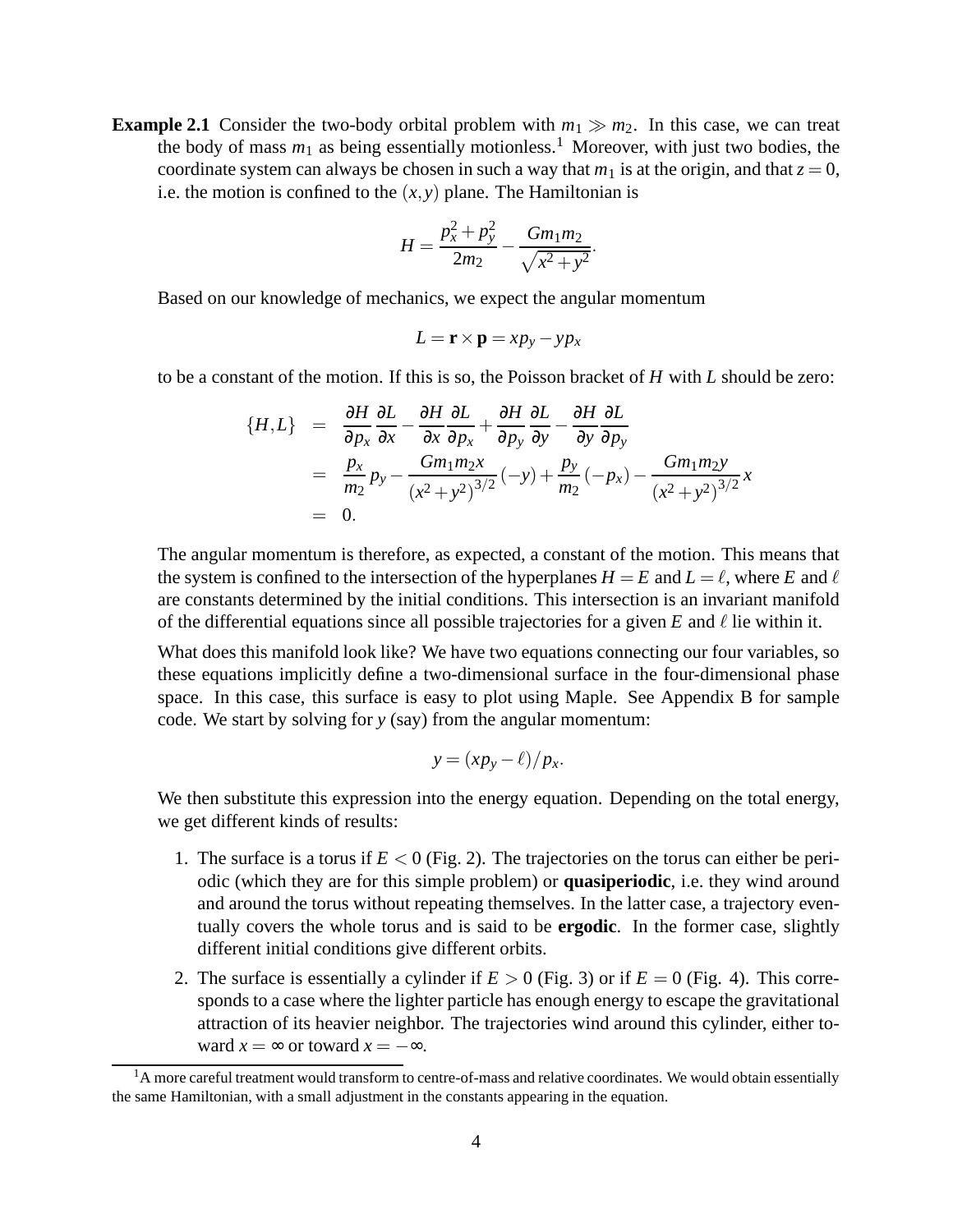

Figure 2: Invariant torus arising from the single-planet orbital problem. This case corresponds to  $m_1 = 100000 \,\text{kg}, m_2 = 1000 \,\text{kg}, E = -1.67 \times 10^{-6} \,\text{J}, \text{and } \ell = 100 \,\text{kg} \,\text{m}^2/\text{s}.$ 

The foregoing example brings out important features of integrable Hamiltonian problems: Invariant tori or cylinders are generically seen. The study of these invariant manifolds and how they change when we change the Hamiltonian is an important part of the theory of Hamiltonian dynamical systems. The study of trajectories on these manifolds is of course also interesting and important. In the case of integrable Hamiltonians, the behavior can't be much more complicated than a quasiperiodic trajectory.

#### **3 Numerical integration**

We won't go into great detail, but there is an important issue which we must discuss in relation to the numerical integration of Hamiltonian systems: Most numerical methods *do not* preserve the constancy of *H*. Many numerical methods do a good job of holding *H* reasonably constant for simple problems, but not for more complex problems, especially if long trajectories are wanted. Numerical integration methods which bound the variation of *H* are said to be **symplectic**. We will discuss this problem and the construction of symplectic integrators in this section. However, we will not undertake a full implementation, the details being rather messy.

As an introduction to this topic, let us discuss the simplest numerical integration method, namely the forward Euler method. The idea behind this algorithm is very simple: The differential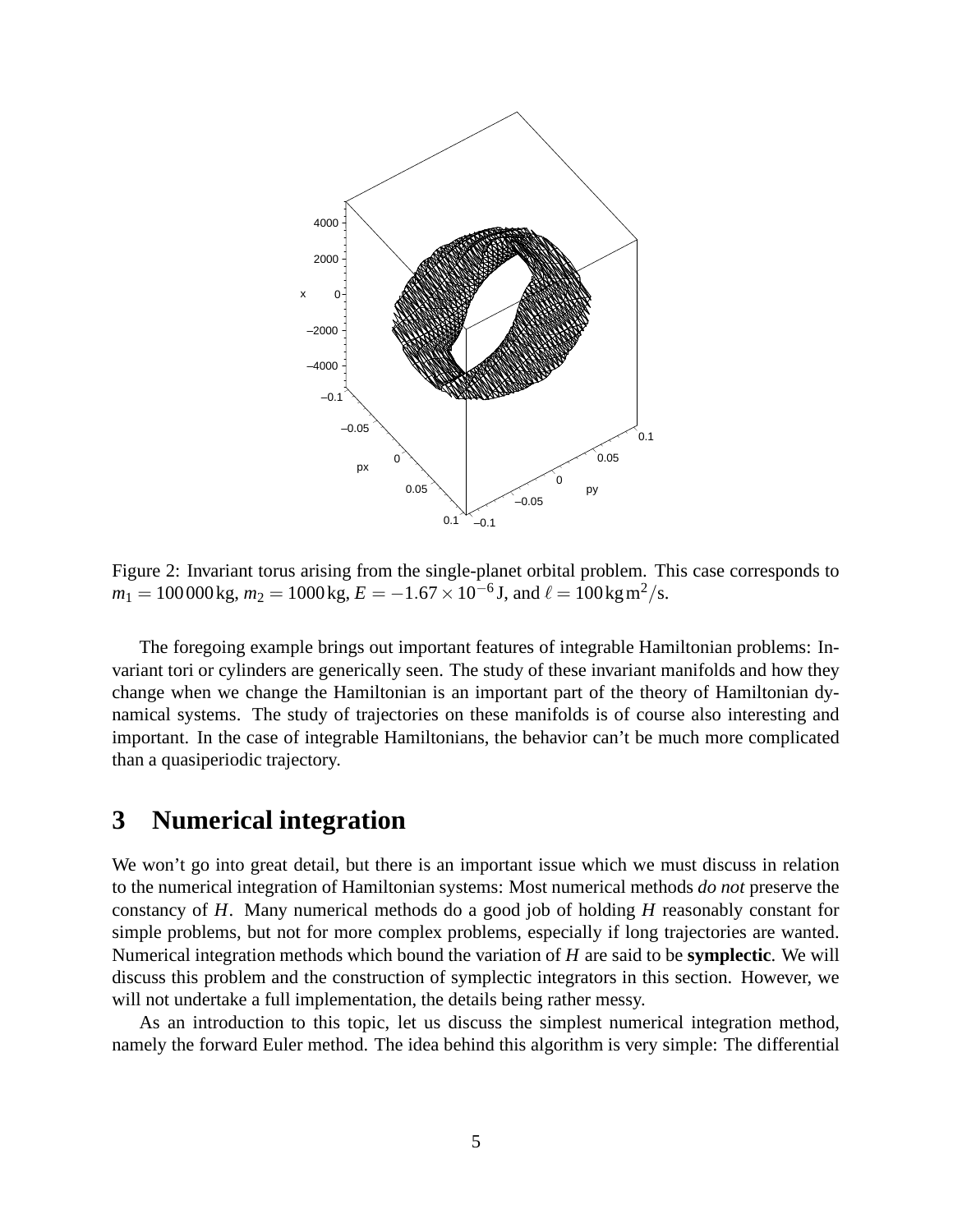

Figure 3: Invariant cylinder arising from the single-planet orbital problem. All parameters are as in Fig. 2, except  $E = 5.3 \times 10^{-7}$  J and  $\ell = 120 \text{kg m}^2/\text{s}$ .

equation

$$
\frac{d\mathbf{z}}{dt} = \mathbf{f}(\mathbf{z}, t),\tag{4}
$$

where **z** is the vector of phase-space coordinates, can be interpreted as follows, according to the basic definition of the derivative:

$$
\lim_{\Delta t \to 0} \frac{\mathbf{z}(t + \Delta t) - \mathbf{z}(t)}{\Delta t} = \mathbf{f}(\mathbf{z}(t), t).
$$

Euler's method simply consists in taking small values of ∆*t* and doing away with the limit. Since ∆*t* is fixed, we will be calculating **z** at following sequence of times: ∆*t*,2∆*t*,3∆*t*,..., *j*∆*t*,.... We therefore label the values of **z** by *j*, the number of multiples of the step size ∆*t* which have passed. Euler's method can thus be summarized by the formula

$$
\mathbf{z}_{j+1} = \mathbf{z}_j + \Delta t \mathbf{f}(\mathbf{z}_j, j\Delta t). \tag{5}
$$

Equation 5 defines a dynamical system with discrete time (indexed by *j*) in which the state at the next time increment is calculated from a simple formula. This is called a **map**. In the limit  $\Delta t \rightarrow 0$ , the Euler map converges on the solutions of the differential equation 4. Hopefully, for small values of ∆*t*, Euler's method will give results which are at least reasonably representative of those of the original differential equation.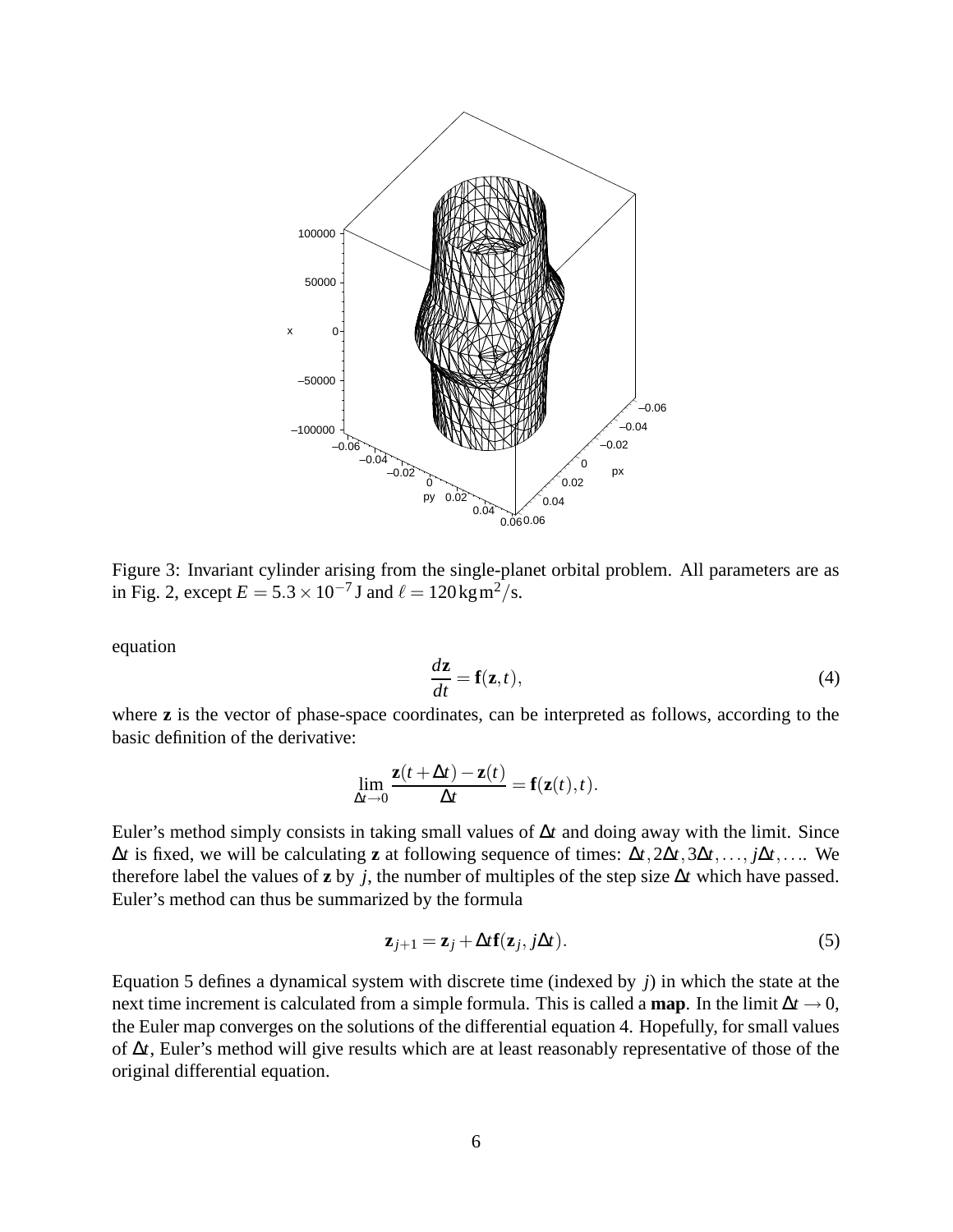

Figure 4: Invariant surface arising from the single-planet orbital problem with  $E = 0$  and  $\ell =$  $115 \text{kg m}^2/\text{s}$ , all other parameters being set as in Fig. 2.

As you can imagine, Euler's method is a very naïve technique, and tends not to be very accurate. Nevertheless, it has its uses, among them pedagogical applications. We will use it here to illustrate the problem you run into with ordinary numerical methods and Hamiltonian systems.

**Example 3.1** Suppose that we want to solve the differential equations 3 which arise from the Hamiltonian 2 by Euler's method. Then we have

$$
x_{j+1} = x_j + \Delta t p_j / m,
$$
  

$$
p_{j+1} = p_j - \Delta t k x_j.
$$

The value of the Hamiltonian at time index  $j+1$  is

$$
H(x_{j+1}, p_{j+1}) = \frac{1}{2}kx_{j+1}^2 + \frac{p_{j+1}^2}{2m}
$$
  
=  $\frac{k}{2}(x_j + \Delta t p_j/m)^2 + \frac{1}{2m}(p_j - \Delta t k x_j)^2$   
=  $\frac{1}{2}kx_j^2 + \frac{p_j^2}{2m} + \frac{k}{m}(\Delta t)^2 \left(\frac{1}{2}kx_j^2 + \frac{p_j^2}{2m}\right)$   
=  $H(x_j, p_j) \left(1 + \frac{k}{m}(\Delta t)^2\right).$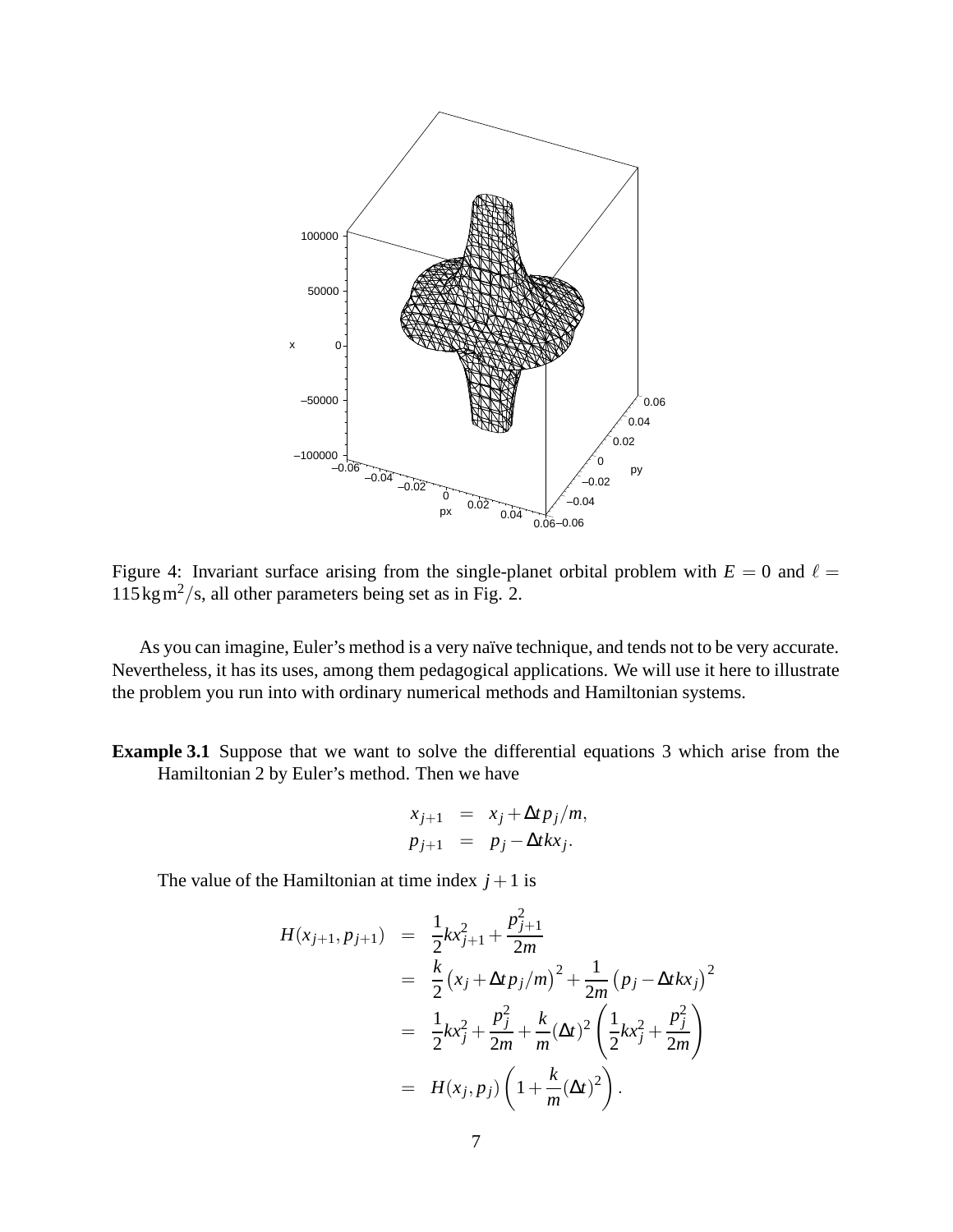The value of the Hamiltonian therefore grows by a factor of  $1+\frac{k}{n}$  $\frac{k}{m}(\Delta t)^2$  at every step. The problem is less serious the smaller we make ∆*t*, but it remains that it is often just not acceptable to have *H* grow (or decrease) with time.

Most of the common numerical methods you may have heard of (Runge-Kutta, Gear, etc.) are *not* symplectic. For some problems, some of these methods give reasonable results. However, if you rely on these methods for Hamiltonian systems, you will sooner or later get burned.

Euler's method is an **explicit** method: Given the current point in phase space, we can calculate the next point just by plugging numbers into a formula. Unfortunately, all general-purpose symplectic integration methods are **implicit**: We can't in general write down a formula for the next point. Rather, we have to solve an equation (usually numerically) to calculate  $(\mathbf{x}_{i+1}, \mathbf{p}_{i+1})$ . There are however some explicit methods for special forms of the Hamiltonian which we will not discuss here.

The key to maintaining the constancy of the Hamiltonian is to derive a numerical method directly from Hamilton's equations 1. Let's start with equation 1a. We can estimate the time derivative on the left-hand side as we did in Euler's method:

$$
\frac{dx_i}{dt} \approx \frac{x_{i,j+1} - x_{i,j}}{\Delta t}
$$

.

In this equation,  $x_{i,j+1}$  is the value of  $x_i$  at time step *j*. The right-hand side of equation 1a is also a derivative. In each time step, we will increment the variables, for instance incrementing  $p_i$  from  $p_{i,j}$  to  $p_{i,j+1}$ . Since we only take small time steps,  $p_i$  should only change by a small amount. This gives us an opportunity to evaluate ∂*H*/∂*p<sup>i</sup>* by using another finite-difference approximation. You can probably imagine what we need to do, but it's a bit of a mess to write down without some special notation. Let  $\mathbf{p}_i \leftarrow p_{i,j+1}$  be the vector obtained by replacing  $p_{i,j}$  by  $p_{i,j+1}$  in the vector of momenta at time step *k*, **p***<sup>j</sup>* . Then,

$$
\frac{\partial H}{\partial p_i} \approx \frac{H(\mathbf{x}_j, \mathbf{p}_j \leftarrow p_{i,j+1}) - H(\mathbf{x}_j, \mathbf{p}_j)}{p_{i,j+1} - p_{i,j}}.
$$

Putting the two sides together, we have

$$
\frac{x_{i,j+1} - x_{i,j}}{\Delta t} = \frac{H(\mathbf{x}_j, \mathbf{p}_j \leftarrow p_{i,j+1}) - H(\mathbf{x}_j, \mathbf{p}_j)}{p_{i,j+1} - p_{i,j}}.
$$
(6a)

We can repeat this procedure for equation 1b, with one minor variation:

$$
\frac{p_{i,j+1}-p_{i,j}}{\Delta t}=-\frac{H(\mathbf{x}_j\leftarrow x_{i,j+1},\mathbf{p}_j\leftarrow p_{i,j+1})-H(\mathbf{x}_j,\mathbf{p}_j\leftarrow p_{i,j+1})}{x_{i,j+1}-x_{i,j}}.\tag{6b}
$$

The reason that we used the updated momentum in equation 6b is that this decision makes the scheme symplectic. To see this, rearrange equations 6a and 6b to

$$
\frac{1}{\Delta t} (x_{i,j+1} - x_{i,j}) (p_{i,j+1} - p_{i,j}) = H(\mathbf{x}_j, \mathbf{p}_j \leftarrow p_{i,j+1}) - H(\mathbf{x}_j, \mathbf{p}_j),
$$
  
and 
$$
\frac{1}{\Delta t} (x_{i,j+1} - x_{i,j}) (p_{i,j+1} - p_{i,j}) = -[H(\mathbf{x}_j \leftarrow x_{i,j+1}, \mathbf{p}_j \leftarrow p_{i,j+1}) - H(\mathbf{x}_j, \mathbf{p}_j \leftarrow p_{i,j+1})].
$$